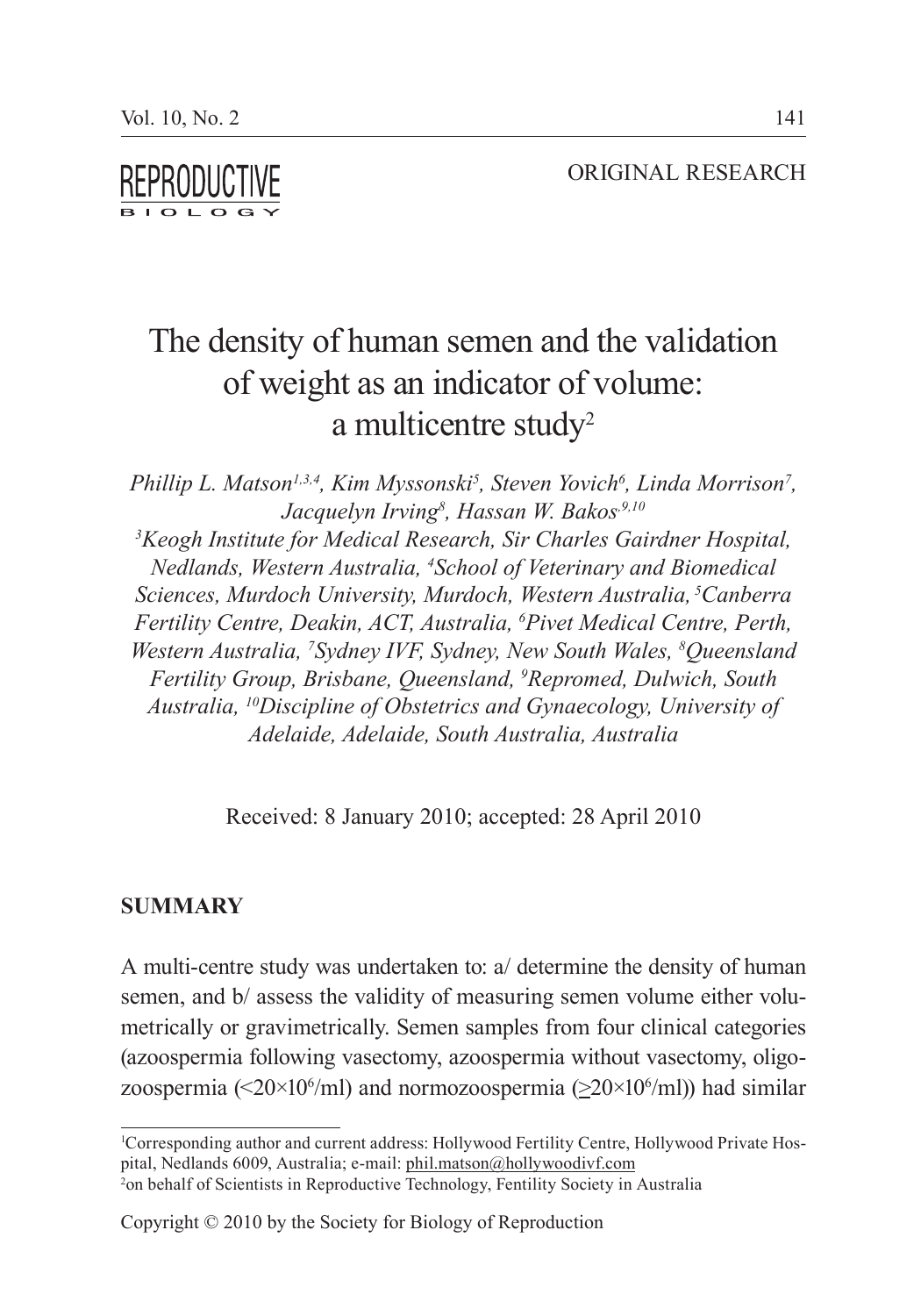densities (one-way ANOVA:  $F(3,180)=1.25$ , not significant), being close to 1.0 g/ml when taken to one decimal place. Measurement of semen volume was then made with either a graduated pipette or by weighing and assuming a density of 1 g/ml. A comparison of the two methods gave an excellent correlation, with a gradient of 1.0571 and a coefficient of determination  $(R^2)$  of 0.98 (p<0.0001). However, it was noted that the aspiration of the ejaculate in to a graduated pipette underestimated the volume by approximately 0.2 ml, but in an inconsistent manner making the use of a set correction factor inappropriate. The estimation of volume to one decimal place by weighing the collection container before and after ejaculation, assuming a density of 1 g/ml, would seem to be a viable alternative although the density of a small number of samples may deviate from this assumption. Whilst the relatively small underestimation of volume with a pipette is unlikely to have clinical significance, the known reporting of inaccurate results by a laboratory is contrary to the philosophy and key principles of quality management. *Reproductive Biology 2010 10 2: 141-153.*

**Key words:** semen analysis, ejaculate volume, semen density, semen weight, quality assurance

## **INTRODUCTION**

Basic semen analysis has remained an essential screening test in the assessment of human male fertility and the measurement of semen volume is an important parameter [21]. In the pioneering work of MacLeod volume was measured with graduated cylinders [20] and this simple method has been recommended in various textbooks [12, 22] and, more importantly, in the universally accepted standardized protocol produced by the World Health Organisation [28]. Another volumetric approach using graduated pipettes has also been proposed [22, 26]. However, both these methods are in marked contrast to the gravimetric use of weight of the ejaculate as an indicator of its volume as used in clinical studies [6, 10, 19] or proposed in semen analysis text books and manuals [1, 7-9] .

The direct relationship between weight and volume hinges on the density of the semen being 1 g/ml. Early studies confirmed human semen to have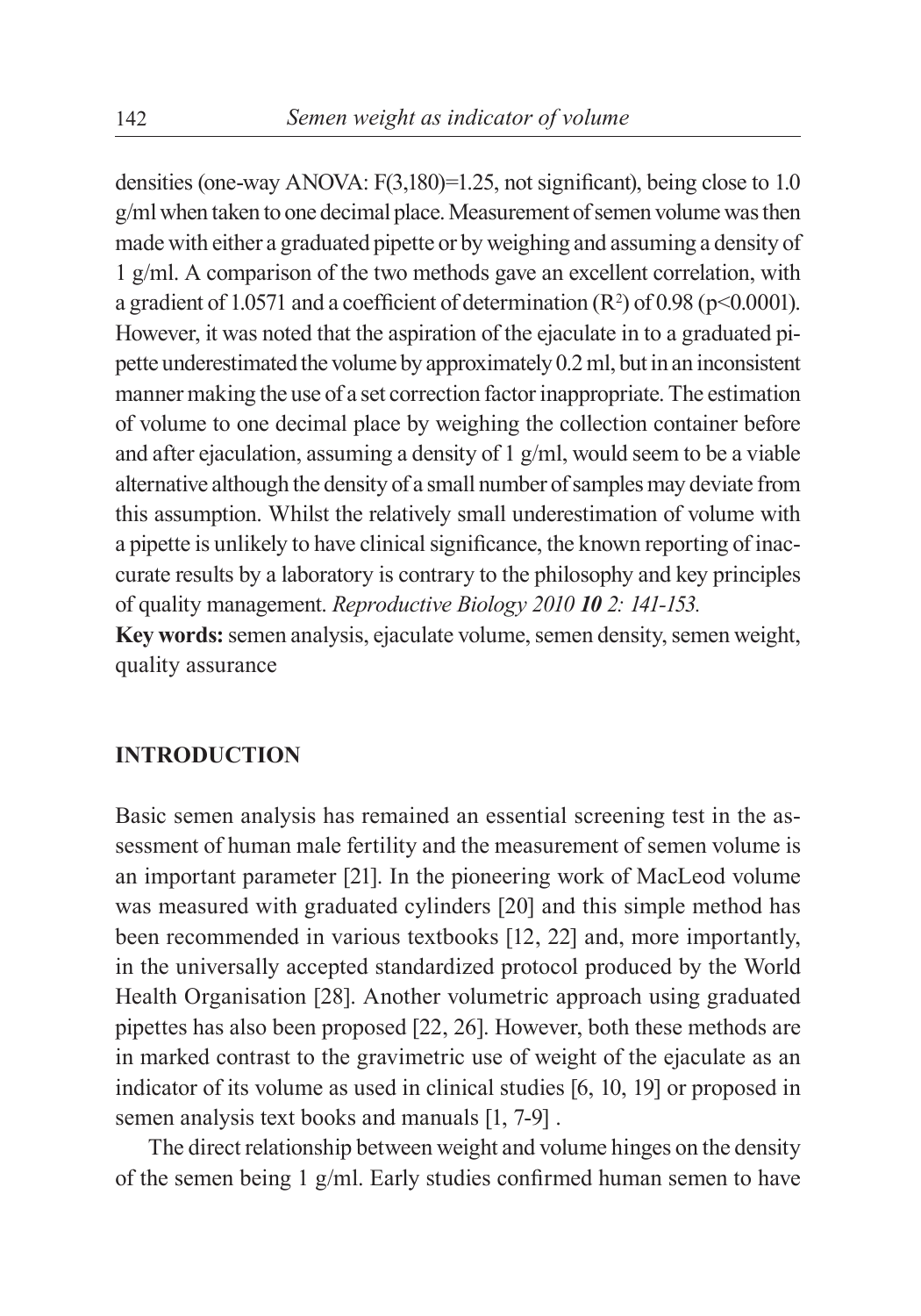a specific gravity of between 1.020 and 1.040 [2, 14] or a density of 0.970 to 1.043 g/ml [5] suggesting that the density is close enough to 1.0 g/ml when working to one decimal place and that weight should be an accurate index of volume. A comparison of volumetric and gravimetric methods does not give similar results, and the use of pipettes or graduated cylinders has been shown to significantly underestimate semen volume by up to 0.5 ml due to residual fluid being left behind in the vessel [4, 5]. Indeed, some studies have actually applied correction factors because they have subsequently discovered the limitation of their volumetric method [15, 16].

The use of volumetric methods to measure semen volume is widespread despite warnings of their inaccuracy as mentioned above. In these times of accountability through accreditation, laboratories are coming under increased pressure to demonstrate the use of validated methods in order to comply with minimum standards [27]. Whilst a difference in a fraction of a millilitre when assessing semen volume may not alter clinical management, there is a mandatory requirement for medical laboratories to verify the quality of the results provided to requesting clinicians [24] and also to determine the uncertainty of the results reported [23, 24]. The present study was therefore undertaken to determine the validity or otherwise of measuring semen volume either volumetrically or gravimetrically, in an attempt to help laboratories choose the most appropriate methodology for measuring accurately the volume of human semen at semen analysis. This was done by investigating: a/ the density of human semen extended to include the full range of samples of different clinical categories (i.e. azoospermia following vasectomy, azoospermia without vasectomy, oligozoospermia (<20×106 /ml) and normozoospermia ( $\geq$ 20×10<sup>6</sup>/ml)), and b/ the relationship between weight and volume to confirm or refute the validity of a volumetric method.

#### **MATERIALS AND METHODS**

Data were collected as a collaborative multicentre study by members of the scientific group – Scientists in Reproductive Technology (SIRT) within the Fertility Society of Australia. Laboratories participating were located at the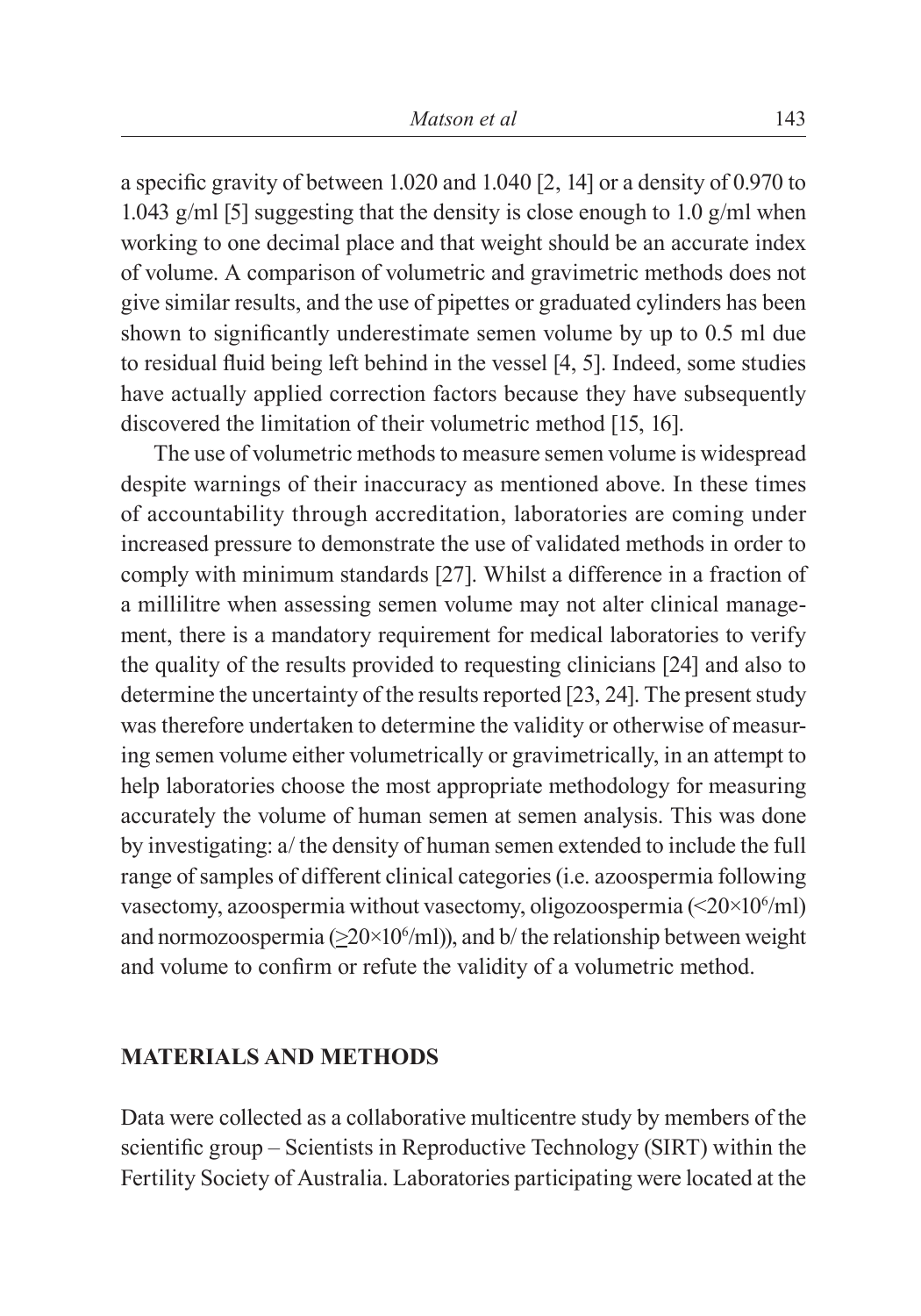Canberra Fertility Centre (Deakin, Australian Capital Territory), Keogh Institute for Medical Research (Nedlands, Western Australia), Pivet Medical Centre (Leederville, Western Australia), Repromed (Dulwich, South Australia), Sydney IVF (Sydney, New South Wales) and Queensland Fertility Group (Brisbane, Queensland). For all centres, semen was collected by masturbation as part of patients' routine assessment and management. All protocols and equipment are validated as part of the quality management system required by the Australian accrediting bodies NATA (National Association of Testing Authorities, Rhodes, New South Wales) and RTAC (Reproductive Technology Accreditation Committee, Port Melbourne, Victoria). All weights were measured to four decimal places using an analytical balance.

## **Semen density**

The density of semen was determined in the first series of 184 semen samples. After complete liquefaction, 0.5 ml semen was accurately dispensed into a pre-weighed container, the whole weighed and the weight of the semen being the difference between the two. The density in g/ml was then calculated as the weight (g) multiplied by 2. A volume of 0.5 ml was selected to be in the middle of the working range of a 1 ml pipette, and to allow inclusion of samples with small volumes. Sperm concentration was determined using either a Makler chamber or hemocytometer [28], and samples categorized according to the WHO criteria [28] as azoospermia following vasectomy, azoospermia without vasectomy, oligozoospermia  $\left( \langle 20 \times 10^6/\text{m1} \rangle \right)$  and normozoospermia  $(\geq 20 \times 10^6$ /ml).

## **Estimating weight by volume**

A comparison of gravimetric and volumetric methods was undertaken on a second series of 60 semen samples ranging in sperm concentration from 0 to 164×10<sup>6</sup>/ml. All collection vessels were pre-weighed before being given to the patient. After semen collection and subsequent complete liquefaction, the weight of the whole ejaculate in the vessel was determined and the volume calculated assuming a density of 1.0 g/ml. The volume was then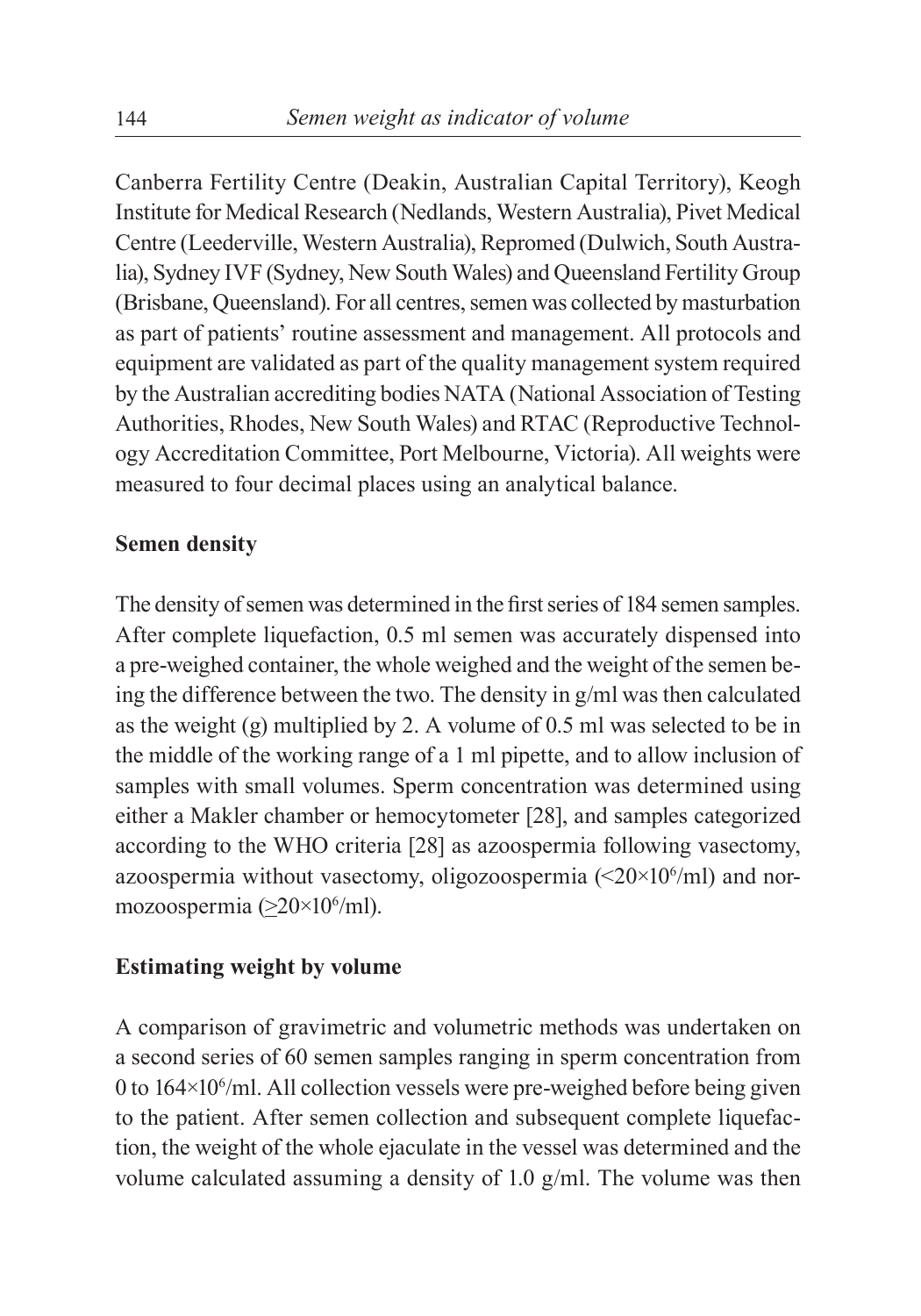measured to the nearest 0.1 ml by drawing the whole ejaculate carefully in to a graduated pipette.

# **Statistical analysis**

Group values were expressed as means and standard error of the mean (±SEM), and comparisons of group values made using one-way ANOVA [13]. The linear regression and correlation between the volumes measured volumetrically or gravimetrically was calculated by least squares using Excel 2004 for Mac (v11.5), and a comparison of the two methods made using a Bland-Altman plot [3]. Statistical significance was taken at  $p<0.05$ .

# **RESULTS**

The density of semen results are shown in Table 1. All the four clinical categories of semen had similar densities (one-way ANOVA: F(3,180)=1.25, not significant) being close to 1.0 g/ml when taken to one decimal place (overall mean±SEM being 1.0184±0.0029 g/ml). A comparison of the volume of 60 semen samples measured by gravimetrically and volumetrically is shown in Figure 1. There was an excellent correlation, with a gradient of 1.0571 and a coefficient of determination  $(R^2)$  of 0.98 (p<0.0001). However, there was

*Table 1*. The density of semen from samples that were found at analysis to be azoospermic following vasectomy, azoospermic without a vasectomy, oligozoospemic or normozoospermic

| Semen category                  | n   | Density $(g/ml)$    | Density range |
|---------------------------------|-----|---------------------|---------------|
|                                 |     | $(mean \pm SEM)$    | (g/ml)        |
| Azoospermia (with vasectomy)    | 10  | $1.0409 \pm 0.0051$ | 1.0100-1.0580 |
| Azoospermia (without vasectomy) |     | $1.0247 \pm 0.0083$ | 1.0128-1.0492 |
| Oligozoospermia                 | 39  | $1.0158 \pm 0.0056$ | 0.9510-1.1152 |
| Normozoospermia                 | 131 | $1.0173 \pm 0.0036$ | 0.8096-1.0858 |

normozoospermic:  $\geq 20 \times 10^6$  sperm per ml); oligozoospemic:  $\leq 20 \times 10^6$  sperm per ml; one-way ANOVA:  $F(3,180)=1.25$ , not significant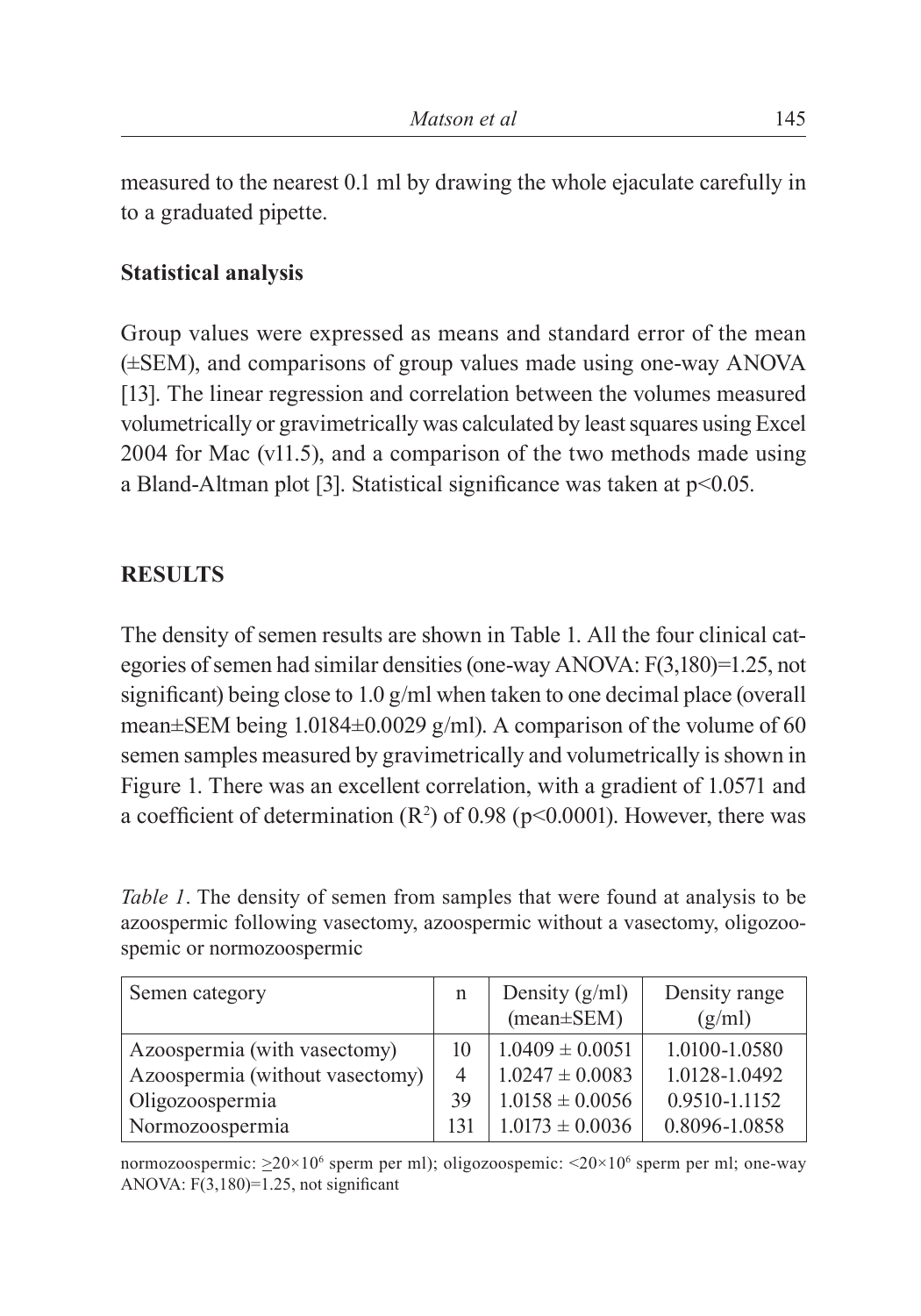

*Figure 1*. The correlation between the volume of semen measured with a pipette and the inferred volume based on weight (assuming a density of  $1$  g/ml) of 60 semen samples.

a difference between the two methods such that extrapolation of the line of best fit showed the volume of semen left after drawing all up in to a pipette was 0.2025 ml, whilst an examination of the individual samples showed an underestimation (mean±SEM) by the volumetric method of 0.40±0.03 ml. The individual differences are shown in Figure 2 plotted against the mean of the two methods. Whilst the summary statistics show an overall underestimate when measured volumetrically (mean bias  $= -0.40$  ml; coefficient of repeatability =  $0.53$  ml), there is a wide range in the difference between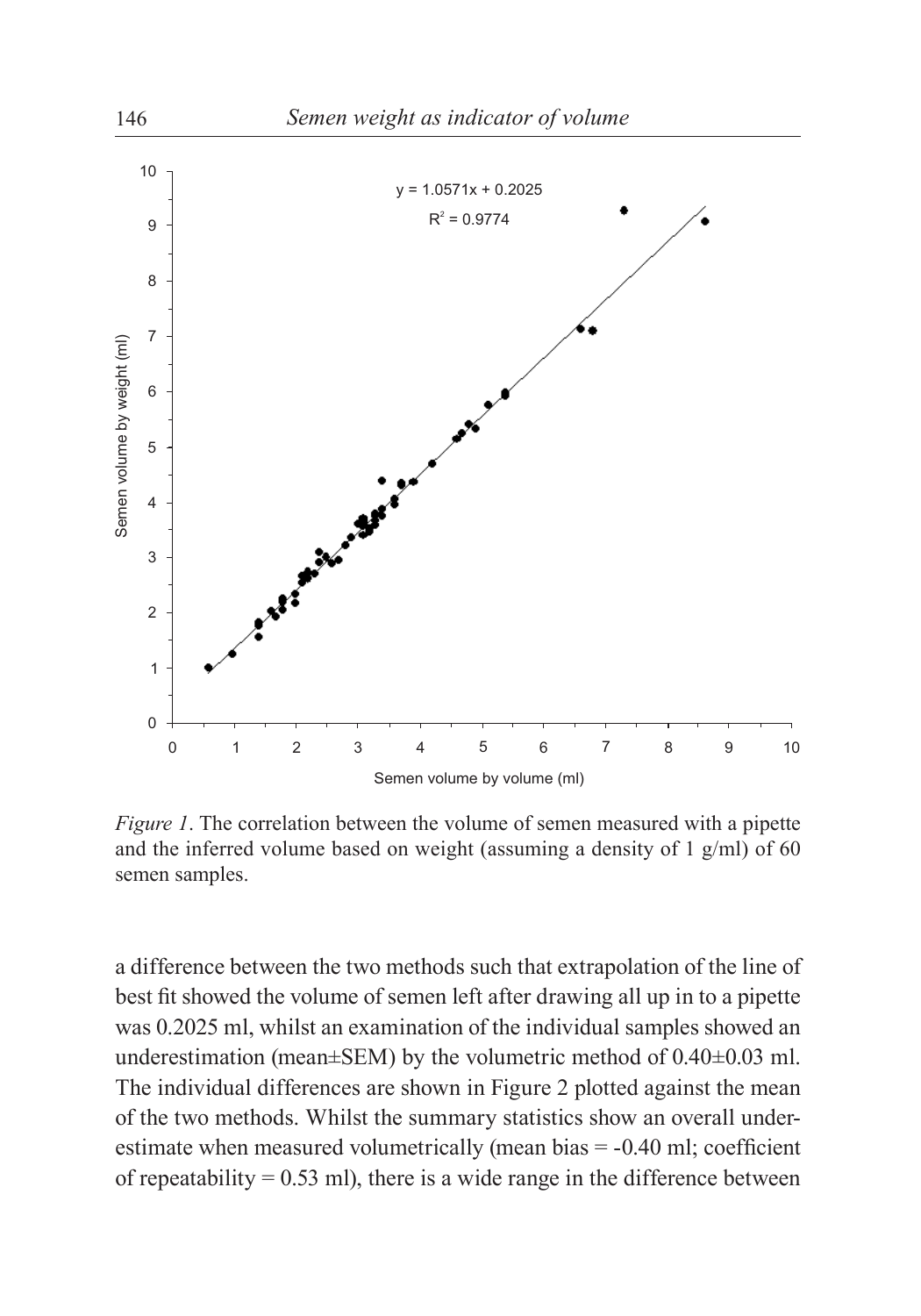

*Figure 2*. A Bland-Altman plot showing the difference between the volume measured by either weight or volume. This difference is plotted against the mean of the two methods.

volumetric and gravimetric methods ranging from +0.43 ml to -1.91 ml suggesting a single correction factor would be inappropriate.

## **DISCUSSION**

Semen analysis is plagued by a lack of standardization in its performance and reporting [17]. Whilst small differences in the reported semen volume may not affect the clinical management of an infertile man, medical laboratories have a mandatory responsibility to validate their methodology to ensure accuracy and provide an indication of the uncertainty of their results to aid clinicians with interpretation [11, 23, 24]. The measurement of volume may be difficult to control as evidenced by the lack of inclusion in external quality assurance schemes [18], and it would seem inappropriate to use methods that are known to contain major errors. The measurement of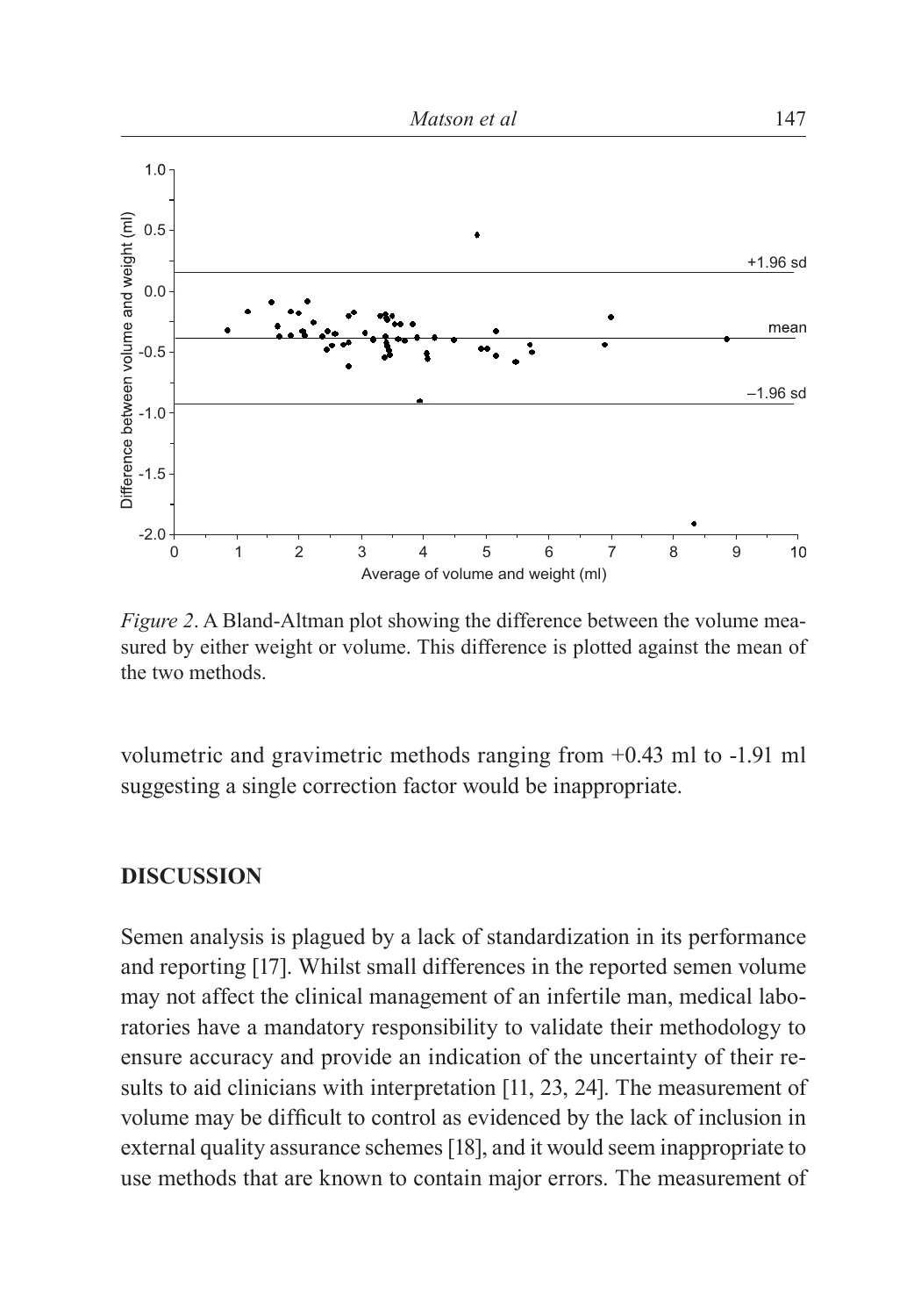semen volume with pipettes or graded cylinders has been shown previously to give an underestimate [5] and yet the practice is widespread presumably by virtue of being recommended by authoritative texts aimed at reducing inaccuracy and unreliability [22, 28]. The present study has therefore made a systematic appraisal of weight as an alternative as previously promoted by Eliasson [7, 9] and others [1].

When using gravimetric methods, the lack of a correction factor would demand that the specific gravity (i.e. ratio of mass to the mass of an equal volume of water at  $4^{\circ}$ C) or density (g/ml) be 1 or 1g/ml, respectively. Whilst earlier studies confirmed the specific gravity to be close to 1 [2, 14], they were limited by poor detail of how the specific gravity was determined, the treatment of semen as a single fluid irrespective of the clinical background, and low numbers (e.g. only six semen samples; [14]). A more recent study described a range of densities of 0.970 to 1.043 g/ml [5], but here they only studied fertile men. The present study has for the first time described the densities of semen of four categories according to the sperm concentration, namely azoospermia (with or without vasectomy), oligozoospermia (<20x10<sup>6</sup>/ml) and normozoospermia ( $\geq$ 20x10<sup>6</sup>/ml). There was no difference between the groups but it should be noted that the range (tab. 1) did contain a few outliers from a minimum density of 0.8096 to a maximum of 1.1152. It would appear from the present study that weight would give a good approximation of volume for the majority of samples but that error will occur with a minority due to biological differences in the composition of the seminal fluid. This contrasts with errors in volumetric measurement of semen volume which occur due to failure to aspirate or transfer all of the ejaculate leaving some behind [5]. A difference between pipetted volume and volume estimated by weight has been previously described in the order of 0.4 ml [4] and 0.5 ml [5], and correction factors of 0.1 ml [16] and 0.49 ml [15] have been added retrospectively to samples with volume measured volumetrically because of this perceived shortfall. The present study showed that linear regression estimated that approximately 0.2 ml was remaining after aspiration of the ejaculate (fig. 1) but that there was an average difference of  $0.4$  ml when looking at the mean of individual samples. Presumably, the physi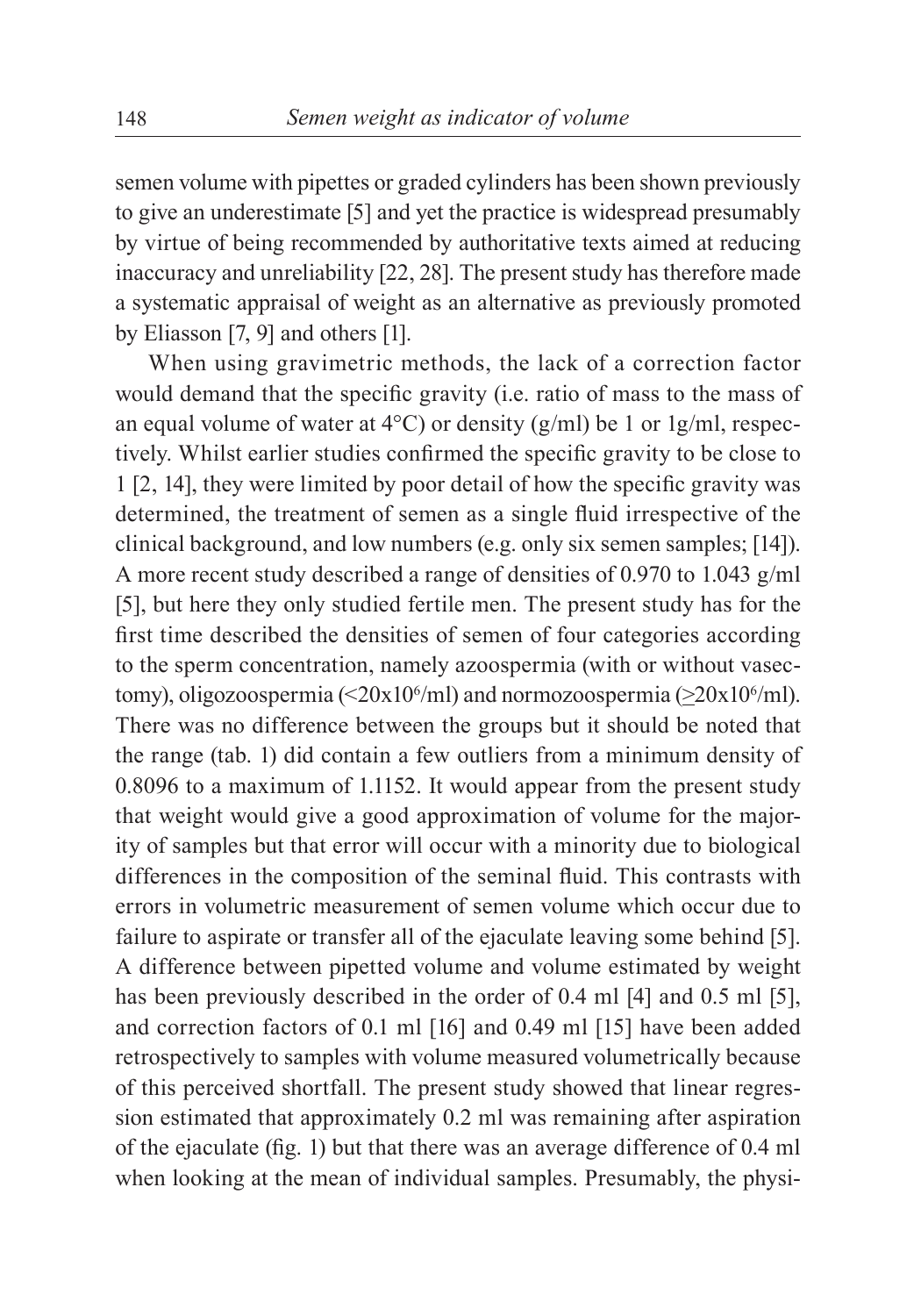cal properties of the plastic containers will affect surface tension and the amount of residual semen left after aspiration. The wide range of suppliers worldwide means that a simple correction factor should not be applied as that would in itself introduce more error.

There are inevitably benefits and limitations with any method used, and a summary comparing volumetric and gravimetric methods to measure semen volume is given in Table 2. The cost of the volumetric method is that of disposable graduated pipettes and is on-going whilst a gravimetric method is an up-front cost of a simple balance measuring to one or two decimal places plus any maintenance. Whilst these costs will vary according to the workload and discounts available on consumables and the availability of an existing balance, a preliminary appraisal at a medium-sized unit without an existing balance would indicate that the overall costs of the two methods are not dissimilar. However, there are a number of advantages to measuring semen gravimetrically. Firstly, it eliminates the underestimation which may occur as a result of semen clinging to the sides of the container [5]. Secondly, it may reduce error associated with pipetting viscous samples. Thirdly, it has previously been recommended that the last few drops of semen should not be forcibly expelled as this may create droplets or aerosol [25, 28], which in itself may create an inherent underestimation of volume. Measuring semen gravimetrically may eliminate this potential occupational health and safety issue especially with samples of increased viscosity. Nevertheless, there are a few limitations to measuring the semen gravimetrically. It has been previously reported that this approach may overestimate semen volume if name labels are inadvertently placed on the container after it has been weighed and the sample produced [4], and that individual containers vary sufficiently in weight to make the weighing before and after sample collection necessary [4]. Also, a gravimetrical approach may not be suitable where the containers are not issued by the analyzing laboratory as the weight of the empty container would not be possible to obtain. Finally, the density of some semen samples may not be close to 1 g/ml as shown in the present study (tab. 1) making the estimation of volume by weight unreliable as these samples cannot be identified under routine circumstances, although these would be very small in number.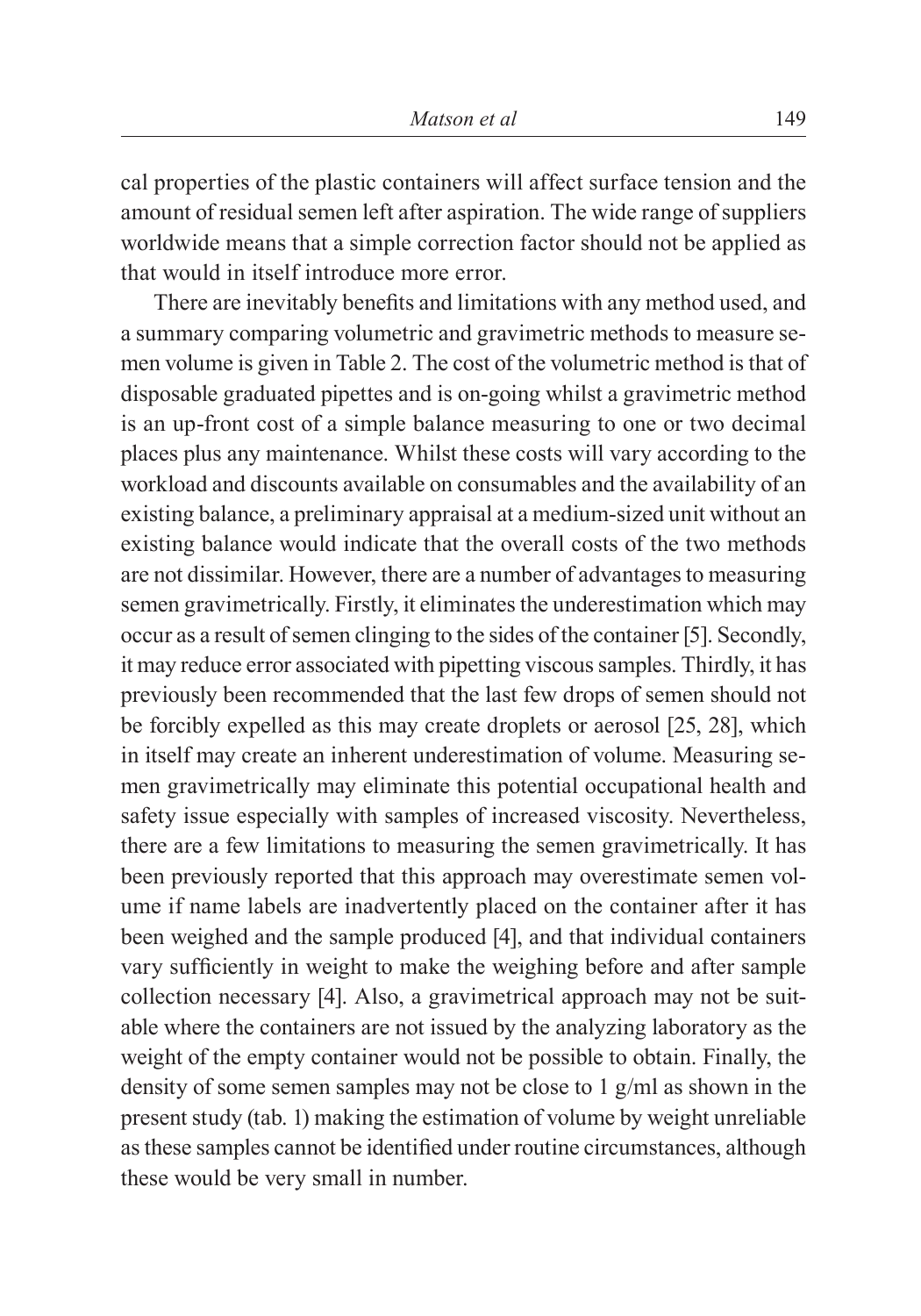| <b>Consideration</b>                 | <b>Method</b> used                                                                                                                                |                                                                                                                                                                                                   |  |  |
|--------------------------------------|---------------------------------------------------------------------------------------------------------------------------------------------------|---------------------------------------------------------------------------------------------------------------------------------------------------------------------------------------------------|--|--|
|                                      | <b>Volumetric</b>                                                                                                                                 | Gravimetric                                                                                                                                                                                       |  |  |
| Cost                                 | The consumable costs are<br>on-going.                                                                                                             | The capital cost of a balance<br>is up-front, and the cost<br>per sample decreases with<br>increased numbers.                                                                                     |  |  |
| Occupational<br>health and<br>safety | Involves handling and<br>pipetting, with increased<br>risk of potential exposure<br>to pathogens.                                                 | Collection vessel is sealed<br>and no contact with sample.                                                                                                                                        |  |  |
| Viscous samples                      | Accurate pipetting is dif-<br>ficult due to viscosity of the<br>seminal fluid.                                                                    | Potentially more appropriate<br>assuming density of sample<br>is close to 1g/ml.                                                                                                                  |  |  |
| Accuracy                             | Underestimates the volume<br>because of residual sample<br>sticking to the sides of the<br>container.                                             | More accurate as vast<br>majority of samples have<br>density close to $1.0$ g/ml.                                                                                                                 |  |  |
| Sample wastage                       | A small volume of semen<br>will invariably be residual<br>in the pipette.                                                                         | No pipetting, hence no wast-<br>age here. This is particularly<br>important with valuable<br>samples such as those with<br>low volumes from cancer<br>patients presenting for se-<br>men storage. |  |  |
| Practicality                         | Pipetting is very easy, and<br>may have to be done any-<br>way if the semen sample is<br>to be processed for assisted<br>reproductive techniques. | Very simple, though care<br>must be taken to ensure the<br>labelling of the container<br>does not add to the weight.                                                                              |  |  |

Table 2. A comparison of the benefits and limitations of using volumetric or gravimetric methods to measure semen volume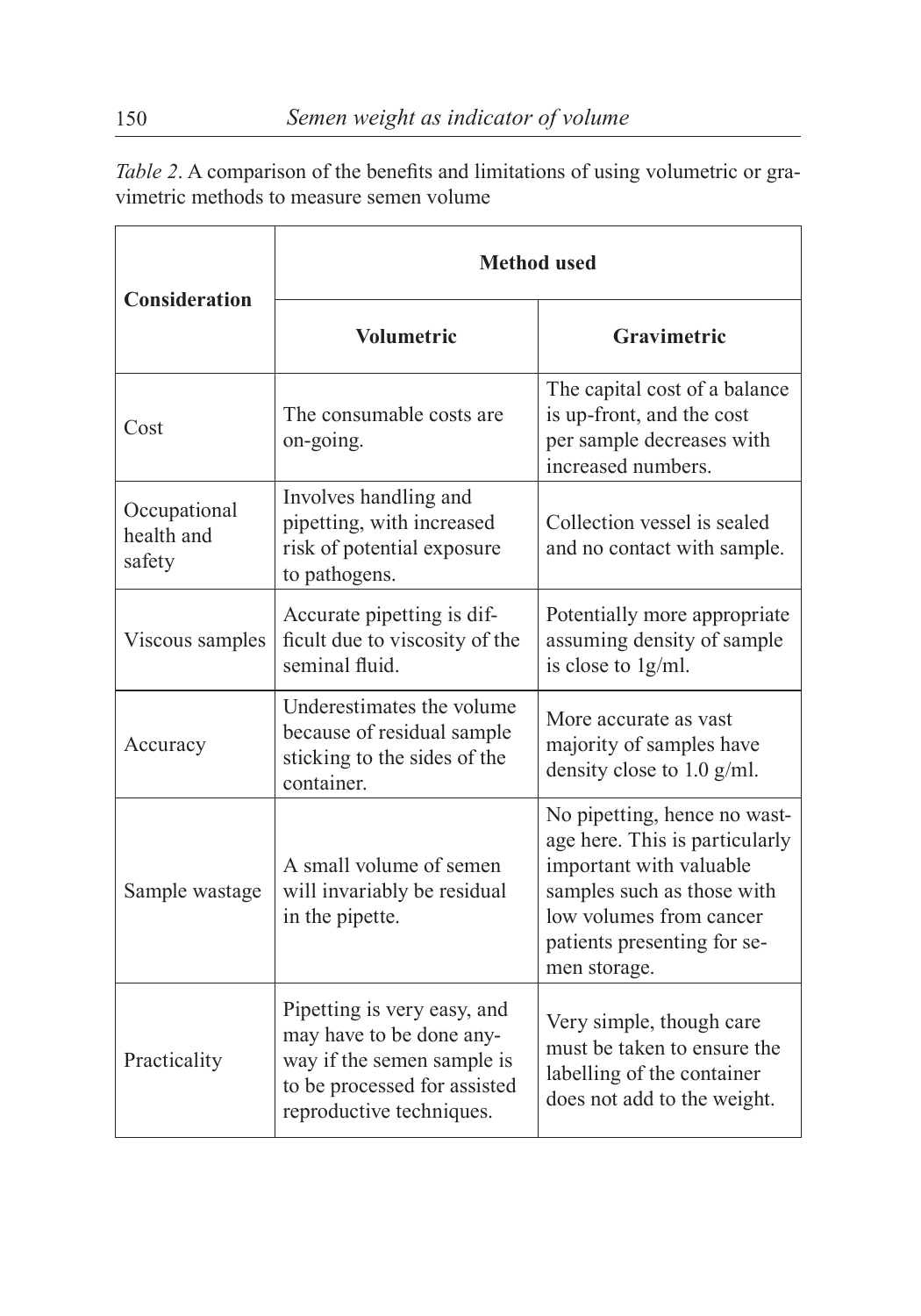It has been known for some time that volumetric methods of measuring semen volume give errors [4, 5] and yet such methods remain in common use. Similarly, the results of the current study did come as a surprise to all the laboratories participating and yet several months later only one of the six participants use a gravimetric method although several others are considering a shift. Obviously, the negligible clinical impact provides very little motivation for change, but laboratories must address this issue to satisfy requirements for accreditation as mentioned earlier, and also to know that the results reported are true and, if not, by how much they are not. The calculation of measurement uncertainty is something that medical laboratories must undertake as part of their quality management system [23, 24]. Interestingly, in Australia there is a requirement to identify both significant sources of measurement uncertainty and the opportunities for their reduction [23], and the current study and others would make it very difficult for laboratories to justify continuing to use volumetric methods.

In summary, the measurement of semen volume is prone to error. The aspiration of the ejaculate in to a graduated pipette underestimates the volume, but in an inconsistent manner making the use of a set correction factor inappropriate. The estimation of volume to one decimal place by weighing the collection container before and after ejaculation, assuming a density of 1 g/ml, would seem to be a viable alternative for the large majority of semen samples. Whilst the relatively small underestimation of volume with a pipette is unlikely to have clinical significance, the known reporting of inaccurate results by a laboratory is contrary to the philosophy and key principles of quality management.

## **ACKNOWLEDGEMENTS**

The authors would like to thank for their input and practical assistance the scientists at the following units: Canberra Fertility Centre (Sarah Rowsell), Pivet Medical Centre (James Stanger, Jesmine Wong, Saule Idelbayeva, Jason Conceicao, Christian Ottoiini, Marie Herd), Repromed (Michelle Lane and Ozlem Tunc), Sydney IVF (Tyne Pollard, Paul Tyrril, Rebecca Dorey, Nico Foley, Keren Weiss, Stephanie Nguyen, Alana Conlay, Lucy Nguyen and Joyce Tan) and Queensland Fertility Group (Andrew Noble and Keith Harrison).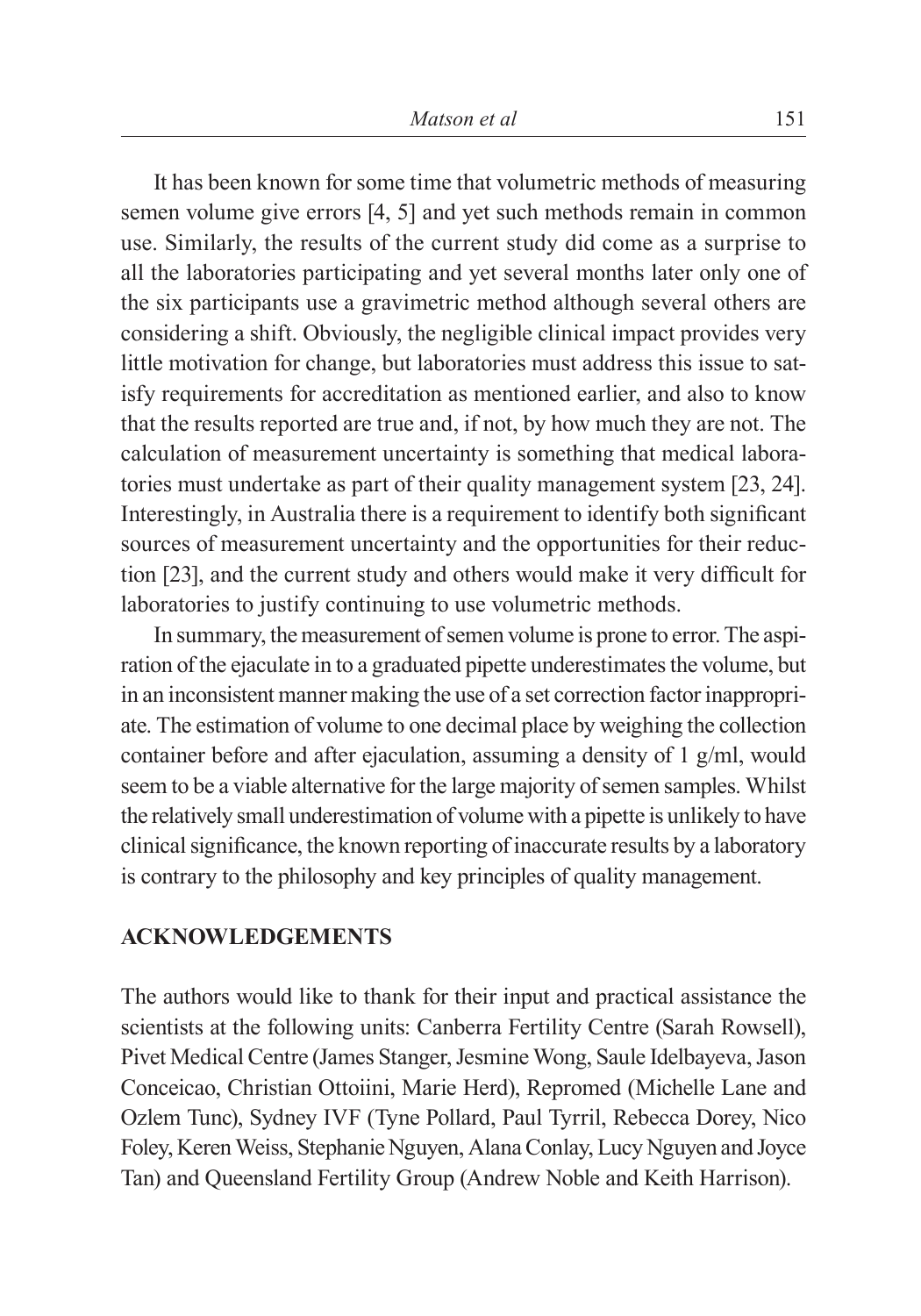#### **REFERENCES**

- 1. Auger J, Kunstmann JM, Czyglik F, Jouannet P **1995** Decline in semen quality among fertile men in Paris during the past 20 years. *New England Journal of Medicine* **332** 281-285.
- 2. Belonoschkin B **1949** *Procreation in humans (in German).* Sjobergs, Stockholm.
- 3. Bland JM, Altman DG **1986** Statistical methods for assessing agreement between two methods of clinical measurement. *Lancet* **1** 307-310.
- 4. Brazil C, Swan SH, Drobnis EZ, Liu F, Wang C, Redmon JB, Overstreet JW **2004** Standardized methods for semen evaluation in a multicenter research study. *Journal of Andrology* **25** 635-644.
- 5. Cooper TG, Brazil C, Swan SH, Overstreet JW **2007** Ejaculate volume is seriously underestimated when semen is pipetted or decanted into cylinders from the collection vessel. *Journal of Andrology* **28** 1-4.
- 6. Eliasson R **1965** Effect of frequent ejaculations on the composition of human seminal plasma. *Journal of Reproduction and Fertility* **9** 331-336.
- 7. Eliasson R **1971** Standards for investigation of human semen. *Andrologie* **3** 49-64.
- 8. Eliasson R **1973** Parameters of male fertility. In: *Human Reproduction: Conception and Contraception*, 39-51. Eds Hafez E, Evans T. Harper & Rowe, Hagerstown.
- 9. Eliasson R **2003** Basic semen analysis. In: *Current Topics in Andrology*, 35-89. Ed Matson P. Ladybrook Publishing, Perth.
- 10. Eliasson R, Lindholmer C **1972** Distribution and properties of spermatozoa in different fractions of split ejaculates. *Fertility and Sterility* **23** 252-256.
- 11. Feinberg M, Laurentie M **2006** A global approach to method validation and measurement uncertainty. *Accreditation and Quality Assurance: Journal for Quality, Comparability and reliability in Chemical Measurement* **11** 3-9.
- 12. Freund M, Peterson RN **1976** Semen evaluation and fertility. In: *Human semen and fertility regulation in men*, 344-354. Eds Hafez E. The CV Mosby Company, Saint Louis.
- 13. Glantz SA **1992** *Primer of biostatistics.*, Third edition. McGraw-Hill Inc, Singapore.
- 14. Huggins C, Scott WW, Heinen JH **1942** Chemical composition of human semen and of the secretions of the prostate and seminal vesicles. *American Journal of Physiology*  **136** 467-473.
- 15. Iwamoto T, Nozawa S, Yoshiike M, Hoshino T, Baba K, Matsushita T, Tanaka SN, Naka M, Skakkebaek NE, Jorgenson N **2006** Semen quality of 324 fertile Japanese men. *Human Reproduction* **21** 760-765.
- 16. Jørgenson N, Auger J, Giwercman A, Irvine DS, Jensen TK, Jouannet P, Keiding N, Le Bon C, MacDonald E, Pekuri AM, Scheike T, Simonsen M, Suominen J, Skakkebaek NE **1997** Semen analysis performed by different laboratory teams: an intervariation study. *International Journal of Andrology* **20** 201-208.
- 17. Keel BA **2004** How reliable are results from the semen analysis? *Fertility and Sterility*  **82** 41-44.
- 18. Keel BA, Quinn P, Schmidt Jr C, Serafy Jr N, Searfy Sr N, Schalue T **2000** Results of the American Association of Bioanalysts national proficiency testing programme in andrology. *Human Reproduction* **15** 680-686.